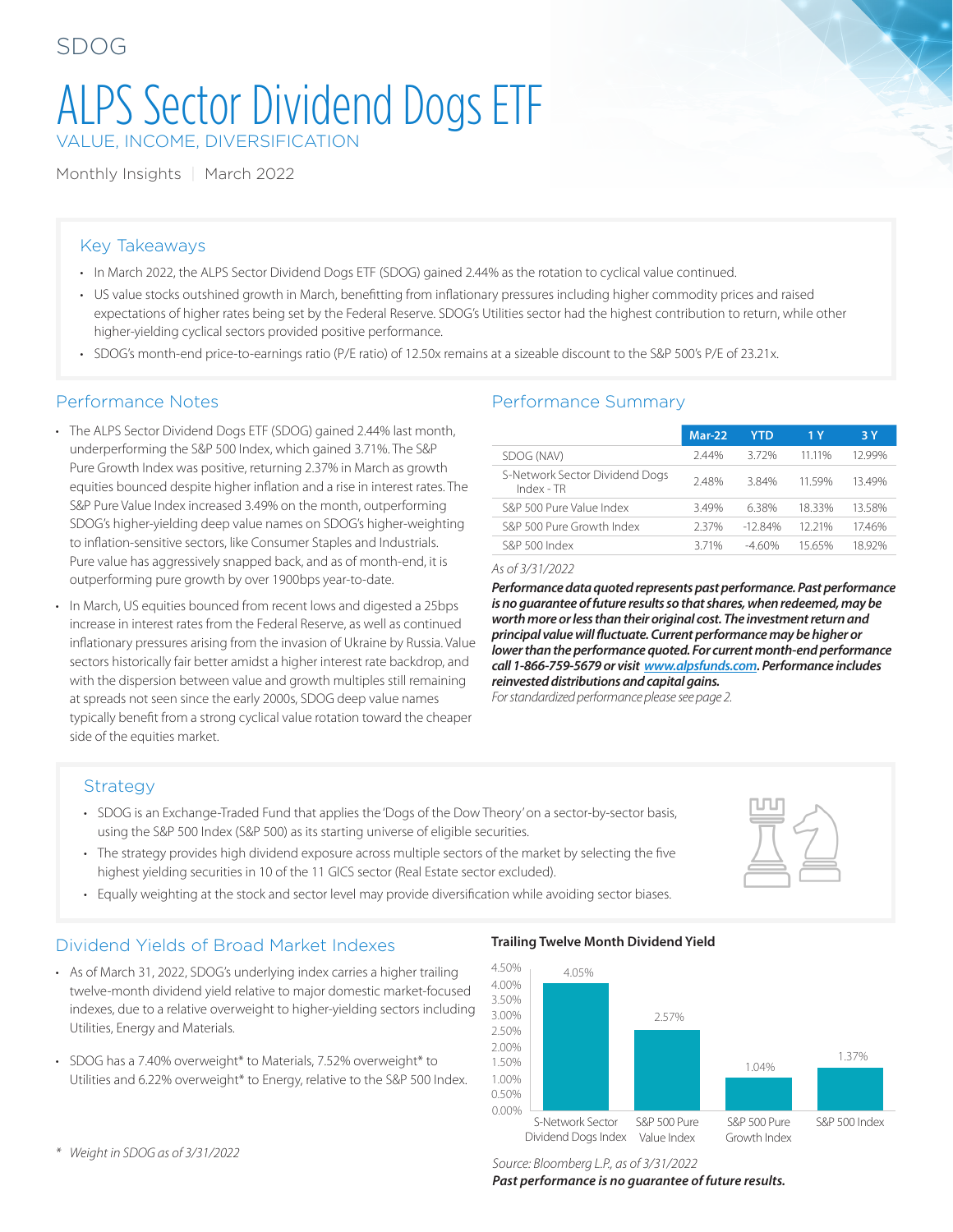# SDOG Monthly Insights | March 2022 ALPS Sector Dividend Dogs ETF

#### Contribution to Return

- SDOG's sector contribution to return favored higher-yielding sectors in March 2022, with Utilities (+1.01%), Energy (+1.00%), and Materials (+0.80%) leading the way by contribution. Laggards in terms of sector contribution to returns were Consumer Discretionary (-0.97%), Consumer Staples (-0.17%) and Industrials (-0.07%). SDOG Utilities sector name, Southern Co. (SO, 2.03% weight\*) jumped nearly 12% after the company stated its natural gas utilities can reach the target of net-zero carbon emissions by 2050, by blending in more methane captured from its agricultural operations.
- Within SDOG's Energy sector, Valero Energy Corp. (VLO, 2.13% weight\*) gained over 21% last month, moving higher as petroleum refineries benefitted from increased demand for gasoline amidst reduced supply from Eastern Europe and a surge in global travel.
- Newmont Corp. (NEM, 1.99% weight\*), an SDOG Materials name, gained nearly 21%, as the miner and producer of precious metals was propelled by rising spot gold prices, as the precious metal is seen as a defensive position against inflation and geopolitical risks.

#### Valuation Update

- SDOG's underlying index continues to exhibit depressed valuations when compared to its historical averages, while the S&P 500 Index exhibits historically high valuations.
- The S-Network Sector Dividend Dogs Index's (SDOGX) current P/E ratio of 12.50x sits at a notable discount to the S&P 500's current P/E ratio of 23.21x. Additionally, the trailing twelve-month dividend yield for SDOGX is nearly 3x that of the S&P 500.
- *\* Weight in SDOG as of 3/31/2022*

#### **Contribution to Return by Sector**



*Source: Bloomberg L.P., as of 3/31/2022 Past performance is no guarantee of future results.*

#### Price Multiples

|                             | <b>SDOGX Index</b> |               | <b>S&amp;P 500 Index</b> |               |  |
|-----------------------------|--------------------|---------------|--------------------------|---------------|--|
|                             | Current            | 3 Year<br>Avg | Current                  | 3 Year<br>Avg |  |
| Price/Earnings Ratio        | 12.50x             | 14.11x        | 23.21x                   | 23.97x        |  |
| Price/Book Ratio            | 2.32x              | 1.98x         | 4.53x                    | 3.91x         |  |
| Price/Cash Flow Ratio       | 8.13x              | 716x          | 16.66x                   | 15.61x        |  |
| Trailing Twelve Month Yield | 4.05%              | 4.80%         | 1.37%                    | 1.68%         |  |
| SDOG 30-Day SEC Yield       | 3.74%              |               |                          |               |  |

*Source: Bloomberg L.P., as of 3/31/2022 Past performance is no guarantee of future results.*

#### ALPS Sector Dividend Dogs ETF (SDOG) Performance

|                                           | <b>Cumulative</b><br>as of 3/31/2022 |           |            | <b>Annualized</b><br>as of 3/31/2022 |                |        |        |                 |
|-------------------------------------------|--------------------------------------|-----------|------------|--------------------------------------|----------------|--------|--------|-----------------|
| <b>Total Returns</b>                      | 1 M                                  | 3 M       | <b>YTD</b> | SI <sup>1</sup>                      | 1 <sub>Y</sub> | 3 Y    | 5 Y    | SI <sup>1</sup> |
| NAV (Net Asset Value)                     | 2.44%                                | 3.72%     | 3.72%      | 216.02%                              | 11.11%         | 12.99% | 9.12%  | 12.52%          |
| Market Price                              | 2.54%                                | 3.80%     | 3.80%      | 216.30%                              | 11.16%         | 13.05% | 9.14%  | 12.53%          |
| S-Network Sector Dividend Dogs Index - TR | 2.48%                                | 3.84%     | 3.84%      | 230.55%                              | 11.59%         | 13.49% | 9.60%  | 13.04%          |
| S&P 500 Index - TR                        | 3.71%                                | $-4.60\%$ | $-4.60\%$  | 303.06%                              | 15.65%         | 18.92% | 15.99% | 15.36%          |

*Performance data quoted represents past performance. Past performance is no guarantee of future results so that shares, when redeemed, may be worth more or less than their original cost. The investment return and principal value will fluctuate. Current performance may be higher or lower than the performance quoted. For current month-end performance call 1-866-759-5679 or visit [www.alpsfunds.com](http://www.alpsfunds.com). Performance includes reinvested distributions and capital gains.*

*Market Price is based on the midpoint of the bid/ask spread at 4 p.m. ET and does not represent the returns an investor would receive if shares were traded at other times. <sup>1</sup> Fund inception date: 6/29/2012*

*Total Operating Expenses: 0.40%*